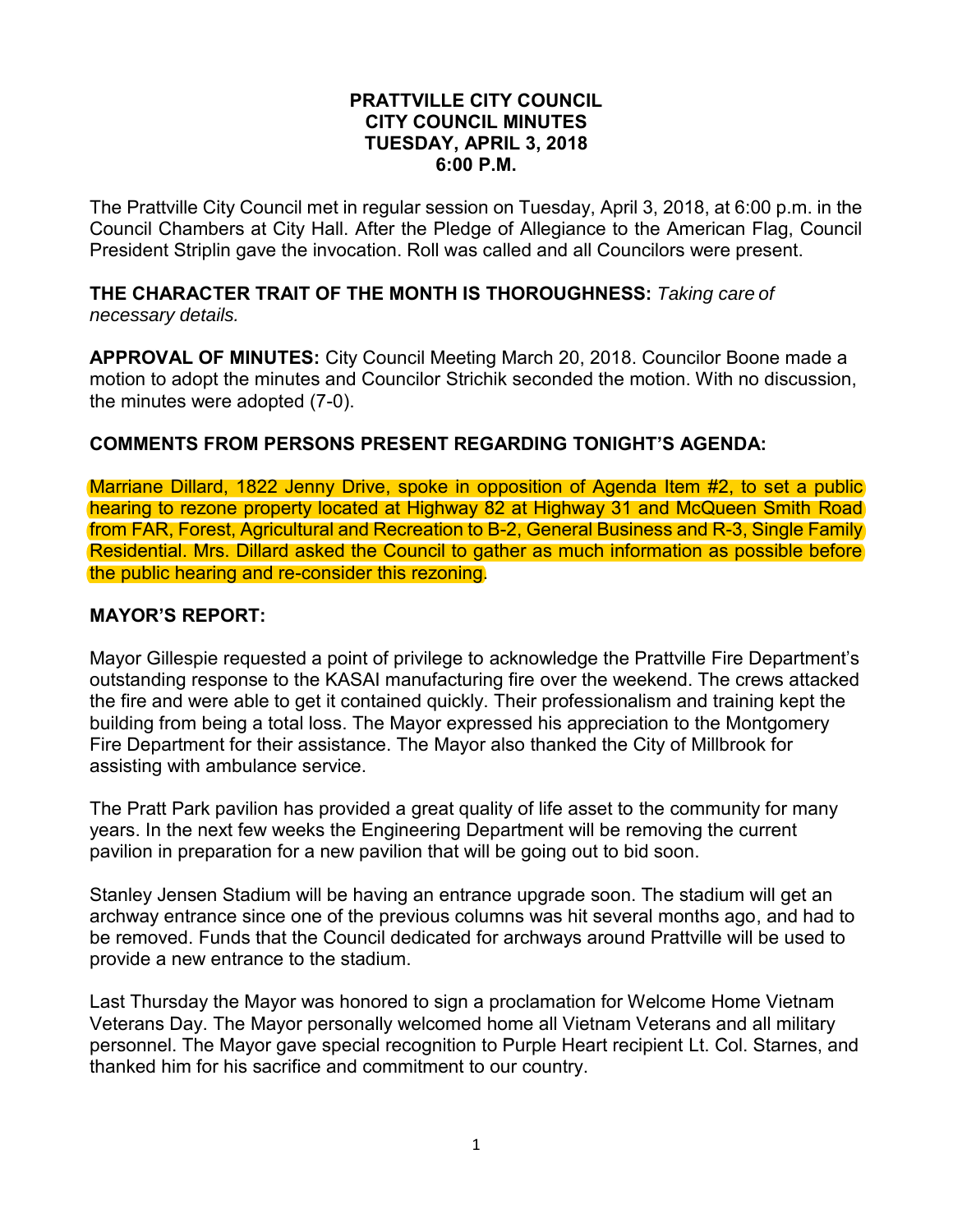The Wilson Pickett Music and Arts Festival will be held this Saturday, at Pratt Park from 9:00 a.m. - 4:00 p.m. and Soul Tree will be in concert at 6:00 p.m.

# **REPORT FROM COUNCIL ON SPECIAL COMMITTEES:**

None

# **CONSENT AGENDA:**

**1. RESOLUTION:** To Authorize the Mayor to have Various Weeded Lots Abated per Title 11, Chapter 67 of the *Code of Alabama, 1975*, as Amended. (Sponsored By: Councilor Starnes) **RESOLUTION BOOK 2018, PAGE 044**

**2. RESOLUTION:** To Declare Various Weeded Lots to be a Public Nuisance, Order Their Abatement and Set a Public Hearing per Title 11, Chapter 67 of the *Code of Alabama, 1975*, as Amended. (Sponsored By: Councilor Starnes) **RESOLUTION BOOK 2018, PAGE 045**

**3. RESOLUTION:** To Authorize the Mayor to Make Application for FY2018 Transportation Alternatives Program (TAP) Funds from the Montgomery Metropolitan Planning Organization (MPO). (Sponsored By: Council President Pro Tempore Brown) **RESOLUTION BOOK 2018, PAGE 046**

Council President Pro Tempore Brown made a motion to place Items # 1-3 on a Consent Agenda and Councilor Starnes seconded the motion. The Items were placed on a Consent Agenda (7-0). Councilor Starnes made a motion to adopt the Consent Agenda and Councilor Cables seconded the motion. There being no discussion, the Consent Agenda was adopted with the following results:

| <b>AYES</b>      | ÷ | STRIPLIN, JACKSON, BROWN,         |   |
|------------------|---|-----------------------------------|---|
|                  |   | <b>STARNES, CABLES, STRICHIK,</b> |   |
|                  |   | <b>BOONE</b>                      |   |
| <b>NAYS</b>      | ٠ | <b>NONE</b>                       | 0 |
| <b>ABSTAINED</b> | ÷ | <b>NONE</b>                       | 0 |
| <b>ABSENT</b>    | ٠ | <b>NONE</b>                       |   |

# **AGENDA:**

**1. ORDINANCE:** To Rezone Property Located at the West End of Sydney Drive South and South of Glennbrooke 5 from R-2, Single Family Residential to R-3, Single Family Residential. (Sponsored By: Council President Pro Tempore Brown)

# **HELD FROM MARCH 6, 2018**

# **ORDINANCE BOOK 2018, PAGE 005**

This Ordinance was introduced at and held over from the March 6, 2018 City Council meeting. There being no discussion, the Ordinance was adopted with the following results: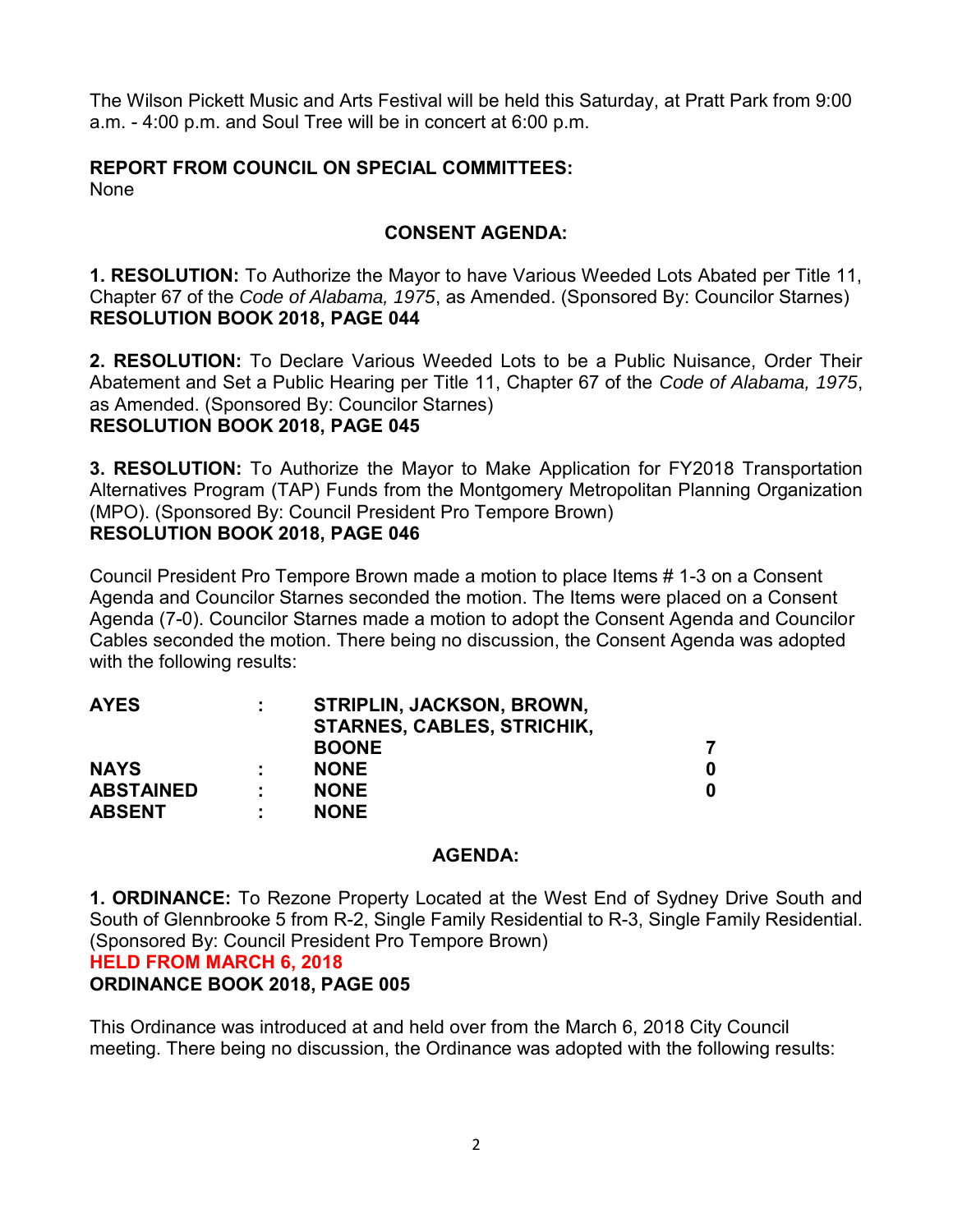| <b>AYES</b>      | ÷ | <b>STRIPLIN, JACKSON, BROWN,</b><br><b>STARNES, CABLES, STRICHIK,</b> |   |
|------------------|---|-----------------------------------------------------------------------|---|
|                  |   | <b>BOONE</b>                                                          |   |
| <b>NAYS</b>      |   | <b>NONE</b>                                                           | 0 |
| <b>ABSTAINED</b> | ٠ | <b>NONE</b>                                                           |   |
| <b>ABSENT</b>    |   | <b>NONE</b>                                                           |   |

**2. RESOLUTION:** To Set a Public Hearing to Rezone Property Located at Highway 82 at Highway 31 and McQueen Smith Road from FAR, Forest, Agricultural and Recreation to B-2, General Business and R-3, Single Family Residential. (Sponsored By: Councilor Cables) **RESOLUTION BOOK 2018, PAGE 047**

Councilor Cables made a motion to adopt the Resolution and Councilor Strichik seconded the motion. There be no discussion, the Resolution was adopted with the following results:

| <b>AYES</b>      | ÷ | <b>STRIPLIN, JACKSON, BROWN,</b>  |          |
|------------------|---|-----------------------------------|----------|
|                  |   | <b>STARNES, CABLES, STRICHIK,</b> |          |
|                  |   | <b>BOONE</b>                      |          |
| <b>NAYS</b>      | ÷ | <b>NONE</b>                       | $\bf{0}$ |
| <b>ABSTAINED</b> | т | <b>NONE</b>                       | $\bf{0}$ |
| <b>ABSENT</b>    | ÷ | <b>NONE</b>                       |          |

Councilor Cables introduced the Ordinance printed in Resolution Book 2018, Page 047. Councilor Cables made a motion to adopt the Ordinance and Councilor Strichik seconded the motion. By point of order, the Ordinance was held until its Public Hearing on May 1, 2018.

**3. RESOLUTION:** To Authorize the Mayor to Enter Into a Lease Agreement With Metro Trailer for the Rental of One (1) Office Trailer In Conjunction with the James Hardie Development Agreement at a Cost Not to Exceed \$14,950.00 (Net Cost to the City \$7,475.00). (Sponsored By: Council President Striplin)

#### **RESOLUTION BOOK 2018, PAGE 048**

Councilor Cables made a motion to adopt the Resolution and Councilor Strichik seconded the motion. There being no discussion, the Resolution was adopted with the following results:

| <b>AYES</b>      | ÷ | <b>STRIPLIN, JACKSON, BROWN,</b><br><b>STARNES, CABLES, STRICHIK,</b> |   |
|------------------|---|-----------------------------------------------------------------------|---|
|                  |   | <b>BOONE</b>                                                          |   |
| <b>NAYS</b>      |   | <b>NONE</b>                                                           | 0 |
| <b>ABSTAINED</b> | ٠ | <b>NONE</b>                                                           | 0 |
| <b>ABSENT</b>    | ٠ | <b>NONE</b>                                                           |   |

**4. RESOLUTION:** To Authorize the Mayor to Enter into an Agreement with Civil Southeast, LLC for Engineering Services for ALDOT Project #STPMN-0115, CPMS No. 100063684 for the Resurfacing of Martin Luther King Drive at a Cost Not to Exceed \$62,000.00 (Net Cost to the City Not to Exceed \$12,400.00). (Sponsored By: Council President Pro Tempore Brown) **RESOLUTION BOOK 2018, PAGE 049**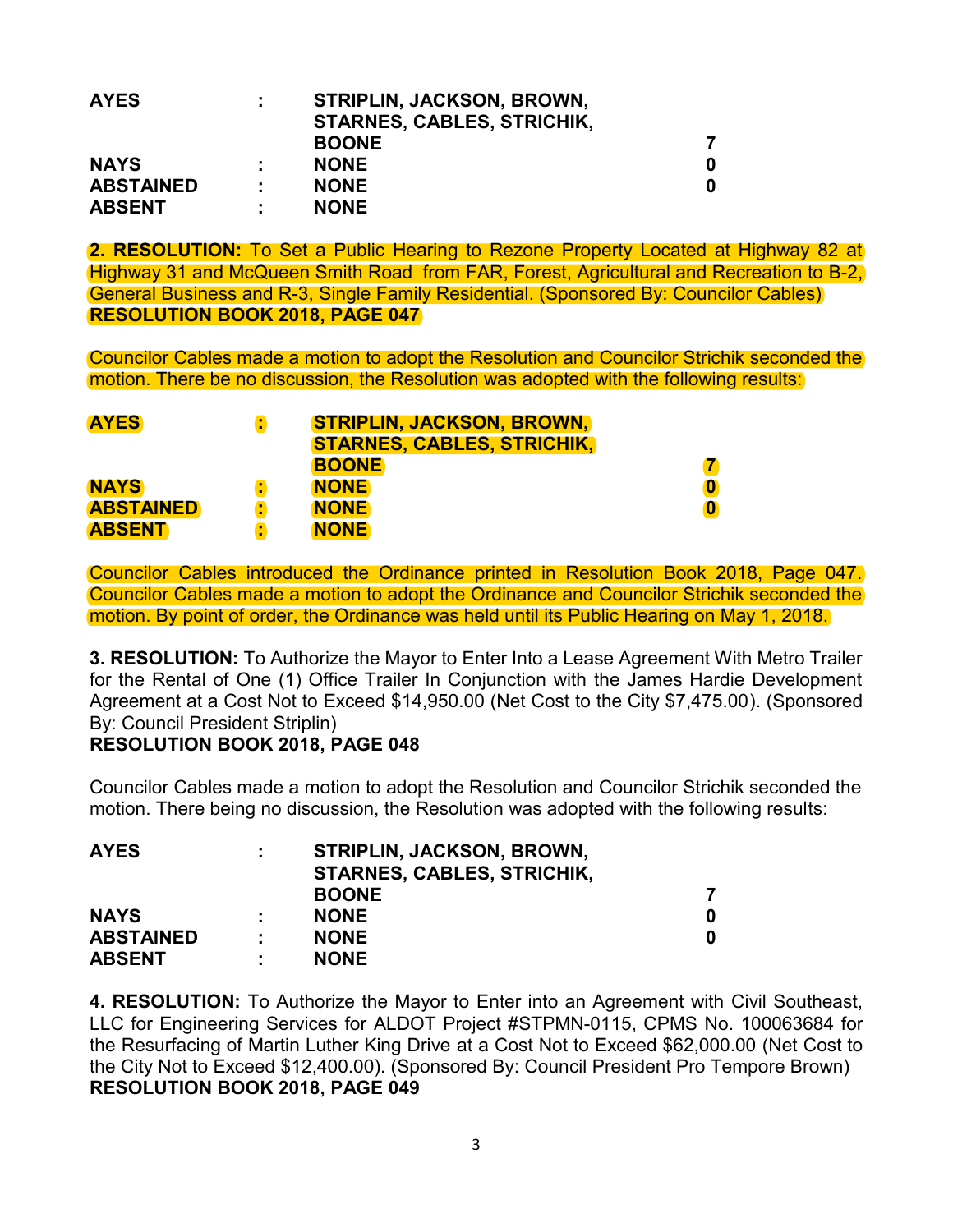Council President Pro Tempore Brown made a motion to adopt the Resolution and Councilor Jackson seconded the motion. There being no discussion, the Resolution was adopted with the following results:

| <b>AYES</b>      | ÷ | STRIPLIN, JACKSON, BROWN,         |   |
|------------------|---|-----------------------------------|---|
|                  |   | <b>STARNES, CABLES, STRICHIK,</b> |   |
|                  |   | <b>BOONE</b>                      |   |
| <b>NAYS</b>      |   | <b>NONE</b>                       | 0 |
| <b>ABSTAINED</b> | ÷ | <b>NONE</b>                       |   |
| <b>ABSENT</b>    | ÷ | <b>NONE</b>                       |   |

**5. RESOLUTION:** To Authorize the Mayor to Enter into a Contract for Engineering Services with Larry Speaks & Associates, Inc. for Engineering Services for The Mill – City Street Improvements Maple Street Extension (Plank Road) Project at a Cost Not to Exceed \$50,000.00. (Sponsored By: Council President Pro Tempore Brown) **RESOLUTION BOOK 2018, PAGE 050**

Council President Pro Tempore Brown made a motion to adopt the Resolution and Councilor Jackson seconded the motion. There being no discussion, the Resolution was adopted with the following results:

| <b>AYES</b>      | ÷ | <b>STRIPLIN, JACKSON, BROWN,</b><br><b>STARNES, CABLES, STRICHIK,</b> |   |
|------------------|---|-----------------------------------------------------------------------|---|
|                  |   | <b>BOONE</b>                                                          |   |
| <b>NAYS</b>      |   | <b>NONE</b>                                                           | 0 |
| <b>ABSTAINED</b> | ÷ | <b>NONE</b>                                                           | 0 |
| <b>ABSENT</b>    | ÷ | <b>NONE</b>                                                           |   |

**6. RESOLUTION:** To Release Funds for the Purchase of One (1) Toro Workman HDX 2wd Kubota Gas Utility Vehicle through the National IPA Purchasing Cooperative from Jerry Pate Turf & Irrigation for the Parks & Recreation Department at a Cost Not to Exceed \$22,033.00. (Sponsored By: Councilor Boone)

#### **RESOLUTION BOOK 2018, PAGE 051**

Councilor Boone made a motion to adopt the Resolution and Councilor Starnes seconded the motion. There being no discussion, the Resolution was adopted with the following results:

| <b>AYES</b>      | ÷ | <b>STRIPLIN, JACKSON, BROWN,</b>  |   |
|------------------|---|-----------------------------------|---|
|                  |   | <b>STARNES, CABLES, STRICHIK,</b> |   |
|                  |   | <b>BOONE</b>                      |   |
| <b>NAYS</b>      |   | <b>NONE</b>                       | 0 |
| <b>ABSTAINED</b> | ÷ | <b>NONE</b>                       |   |
| <b>ABSENT</b>    | ÷ | <b>NONE</b>                       |   |

**COMMENTS FROM PERSONS PRESENT:** 

None